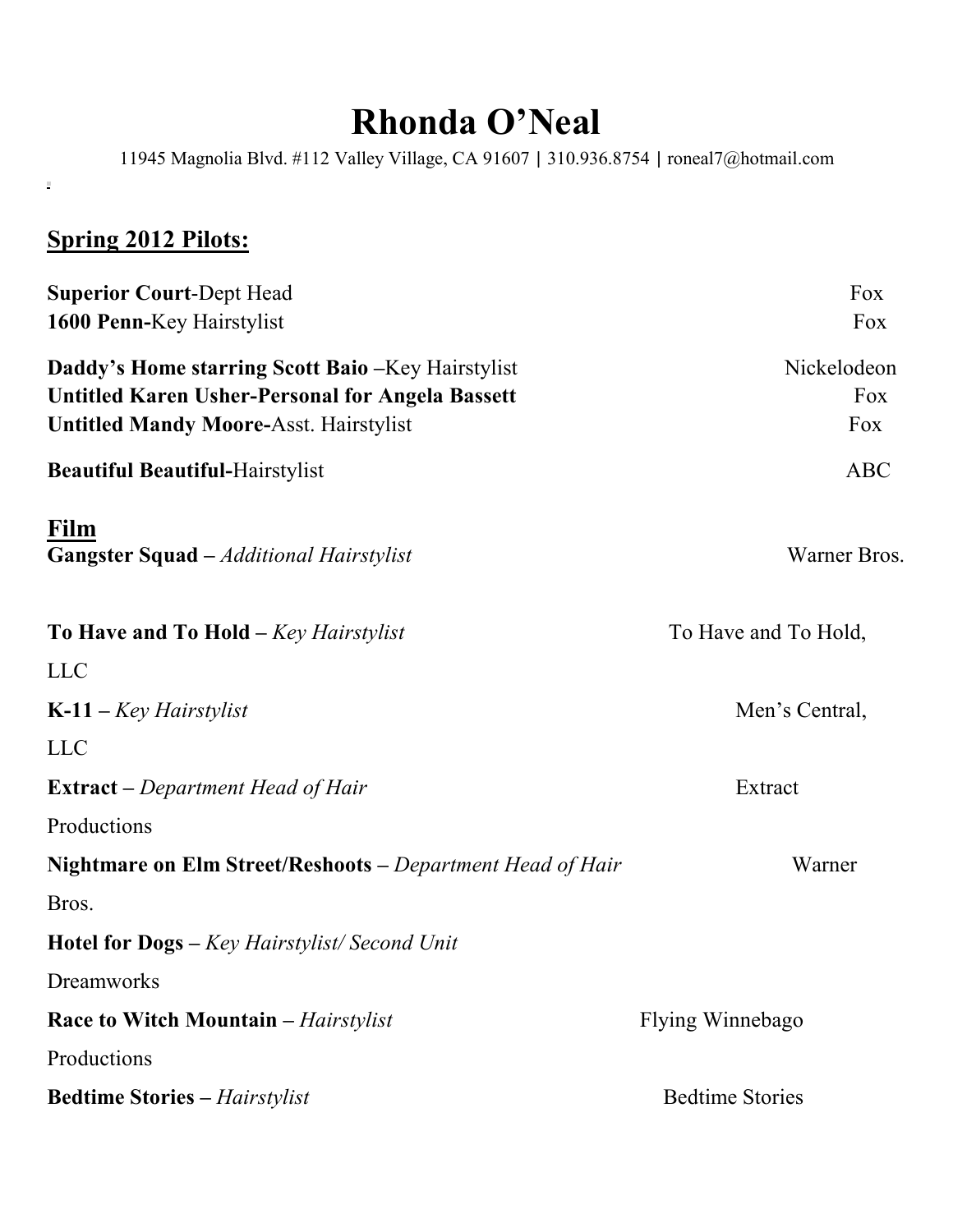Productions

| <b>Barry Munday</b> – Key Hairstylist             | <b>Barry Munday</b> |
|---------------------------------------------------|---------------------|
| Productions                                       |                     |
| <b>Spread</b> – Key Hairstylist                   | Easy A,             |
| Inc.                                              |                     |
| <b>Indiana Jones IV</b> - Hairstylist             | Genre               |
| Productions                                       |                     |
| <b>Super Heroes</b> – <i>Hairstylist</i>          | Super               |
| Films                                             |                     |
| <b>John Hancock - Hairstylist</b>                 | Columbia            |
| Pictures                                          |                     |
| <b>Lakeview Terrace – Key Hairstylist</b>         | Sub-Urban           |
| Productions                                       |                     |
| <b>Walk Hard</b> – <i>Hairstylist</i>             | Columbia            |
| Pictures                                          |                     |
| <b>Rush Hour III - Hairstylist</b>                | Avery Pix,          |
| Inc.                                              |                     |
| <b>Charlie Wilson's War</b> - Hairstylist         | Warner              |
| Bros.                                             |                     |
| <b>Pirates of the Caribbean III – Hairstylist</b> |                     |
| Disney                                            |                     |
| <b>Pirates of the Caribbean II – Hairstylist</b>  |                     |
| Disney                                            |                     |
| <b>The Reaping</b> – Key Hairstylist/Second Unit  |                     |
| Warner Bros.                                      |                     |
| <b>Jackass 2</b> – $Key$ <i>Hairstylist</i>       | Dakley              |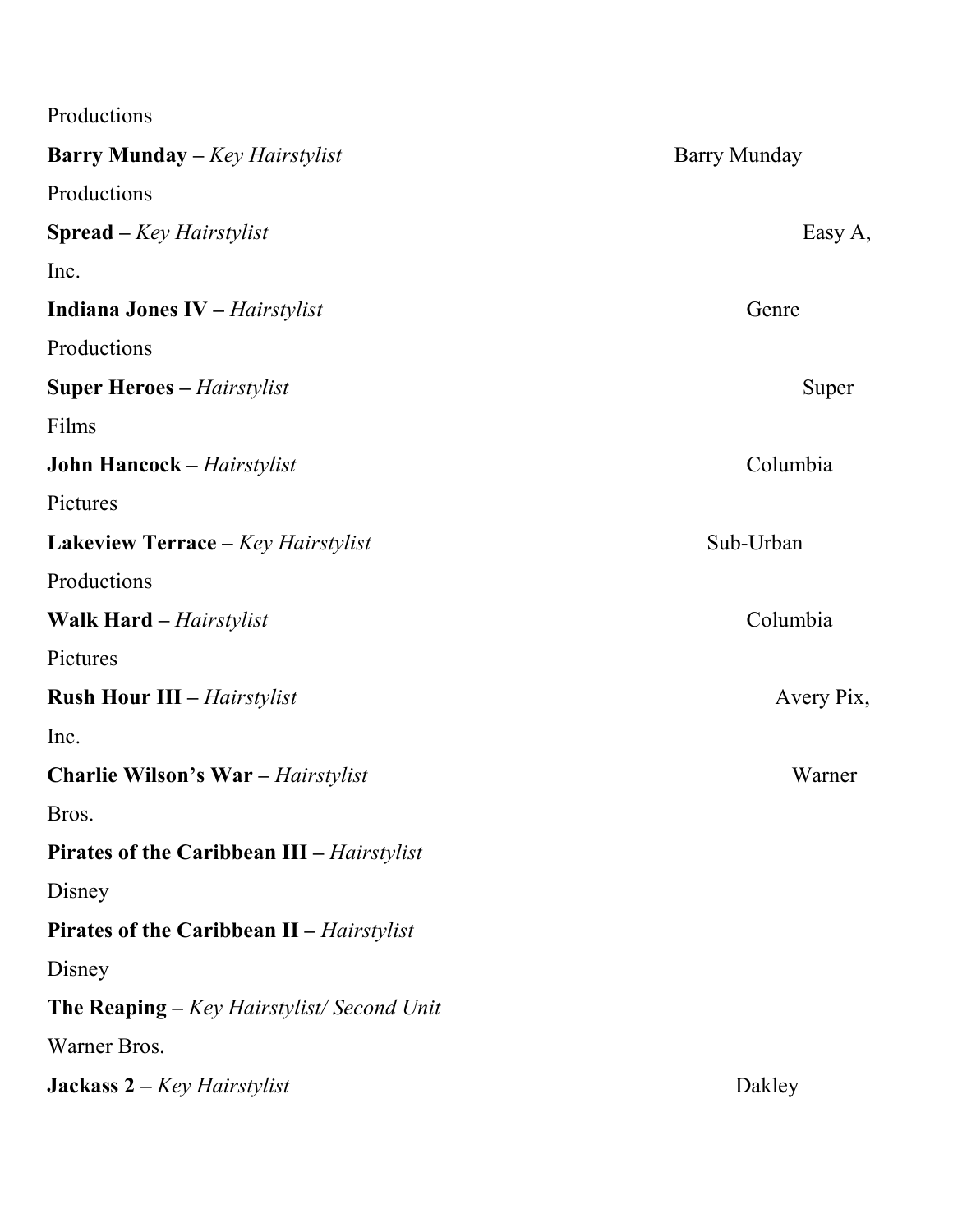| Productions                                                                                                                                      |                    |
|--------------------------------------------------------------------------------------------------------------------------------------------------|--------------------|
| <b>American East</b> – Department Head of Hair                                                                                                   | American East      |
| Productions                                                                                                                                      |                    |
| <b>Redline</b> – <i>Hairstylist</i>                                                                                                              | Warner             |
| Bros.                                                                                                                                            |                    |
| <b>Dukes of Hazzard 2 – Hairstylist</b>                                                                                                          |                    |
| <b>Zodiac</b> – Hairstylist                                                                                                                      | Warner Bros.       |
| <b>Dreamgirls</b> – Hairstylist                                                                                                                  | Dreamworks         |
| <b>In Enemy Hands</b> – Department Head of Hair/Second Unit                                                                                      | Splendid           |
| Productions                                                                                                                                      |                    |
| Television:<br><b>Modern Family</b> – 3rd Hairstylist<br>Daddy's Home (Pilot) - Key Hairstylist<br><b>Oprah's Next Chapter - Key Hairstylist</b> | Fox<br>Nickelodeon |
| Harpo                                                                                                                                            |                    |
| <b>Dumb Girls Pilot - Key Hairstylist</b>                                                                                                        |                    |
| <b>MTV</b>                                                                                                                                       |                    |
| <b>Ricki Lake Pilot - Department Head of Hair</b>                                                                                                | Warner             |
| Bros.                                                                                                                                            |                    |
| NCIS: Los Angeles seasons 1&2- Key Hairstylist                                                                                                   | <b>CBS</b>         |
| Productions                                                                                                                                      |                    |
| Jay Leno Show - Personal: Condaleeza Rice                                                                                                        |                    |
| <b>CSI: Miami</b> – Hairstylist                                                                                                                  | <b>CBS</b>         |
| Productions                                                                                                                                      |                    |
| <b>Criminal Minds</b> - Hairstylist                                                                                                              |                    |
| <b>ABC</b>                                                                                                                                       |                    |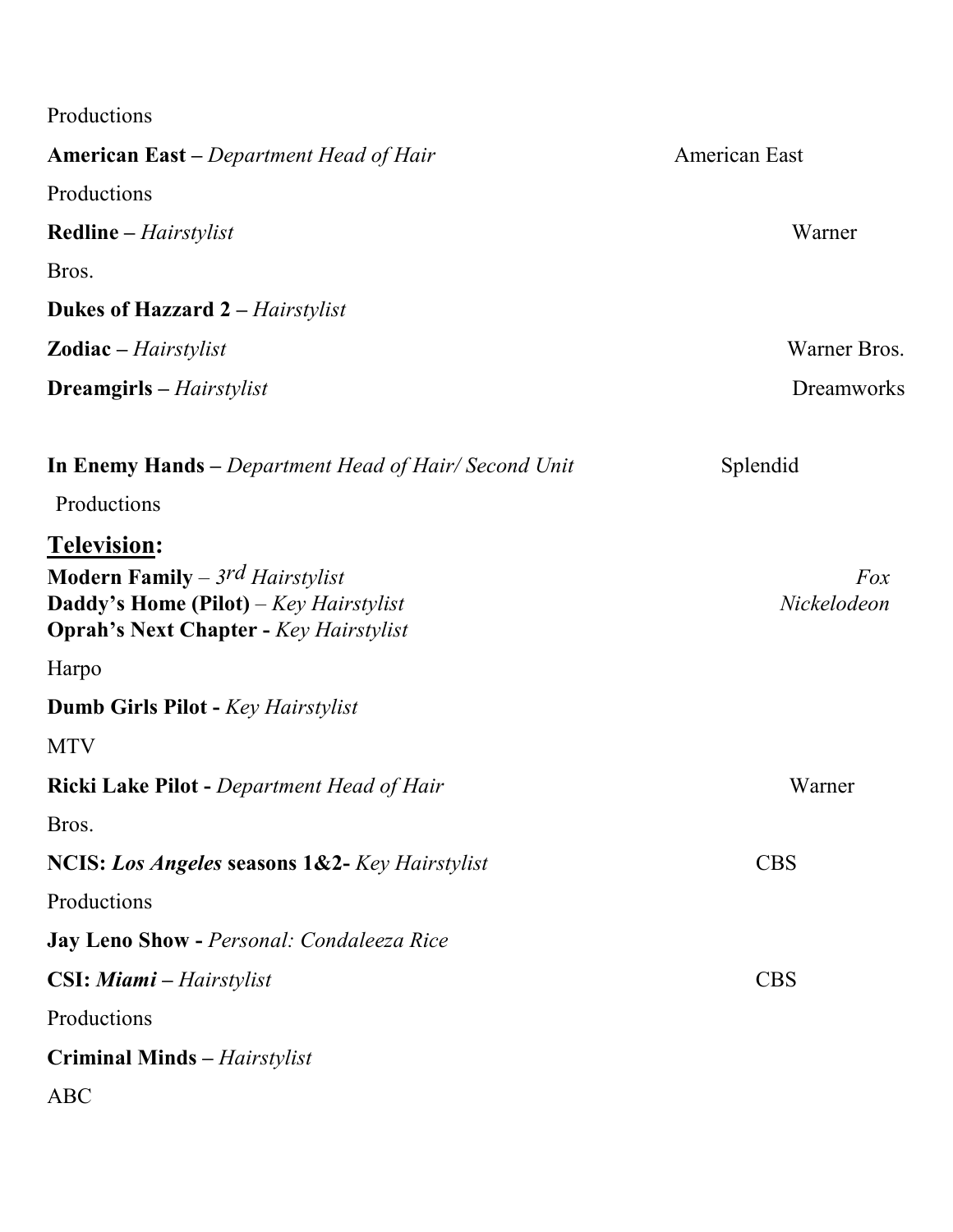| <b>Dancing With the Stars - Key Hairstylist</b>                          | <b>BBC</b>                        |
|--------------------------------------------------------------------------|-----------------------------------|
| <b>Big Shots Pilot - Key Hairstylist</b>                                 | Warner Bros./ John                |
| Felman                                                                   |                                   |
| <b>Hell on Earth Pilot - Department Head of Hair</b>                     | <b>CBS</b> Productions/ Paramount |
| Network                                                                  |                                   |
| <b>Chuck Pilot - Hairstylist</b>                                         | Warner Bros.                      |
| <b>Ghost Whisperer - Key Hairstylist</b>                                 |                                   |
| Touchstone                                                               |                                   |
| <b>Celebrity Fit Club - Key Hairstylist</b>                              |                                   |
| <b>MTV</b>                                                               |                                   |
| <b>One on One - Department Head of Hair</b>                              |                                   |
| <b>UPM</b>                                                               |                                   |
| <b>Cuts</b> - Department Head of Hair                                    |                                   |
| <b>UPM</b>                                                               |                                   |
| The OC – Hairstylist                                                     | Warner Bros.                      |
| Access Hollywood ('01-'06)- Hairstylist, Personal: Shaun Robinson        |                                   |
| <b>NBC</b>                                                               |                                   |
| <b>Best Damn Sports Show - Key Hairstylist</b>                           |                                   |
| Fox                                                                      |                                   |
| <b>Chicken and Waffles - Department Head of Hair</b>                     | Red Line                          |
| Productions                                                              |                                   |
| <b>UNCF Evening of the Stars</b> – <i>Hairstylist</i>                    |                                   |
| Golden Globe Awards Red Carpet - Hairstylist, Personal: Shaun Robinson   |                                   |
| <b>Academy Awards Red Carpet – Hairstylist, Personal: Shaun Robinson</b> |                                   |
| <b>Grammy Awards Red Carpet – Hairstylist, Personal: Shaun Robinson</b>  |                                   |
| <b>Emmy Awards Red Carpet - Hairstylist, Personal: Shaun Robinson</b>    |                                   |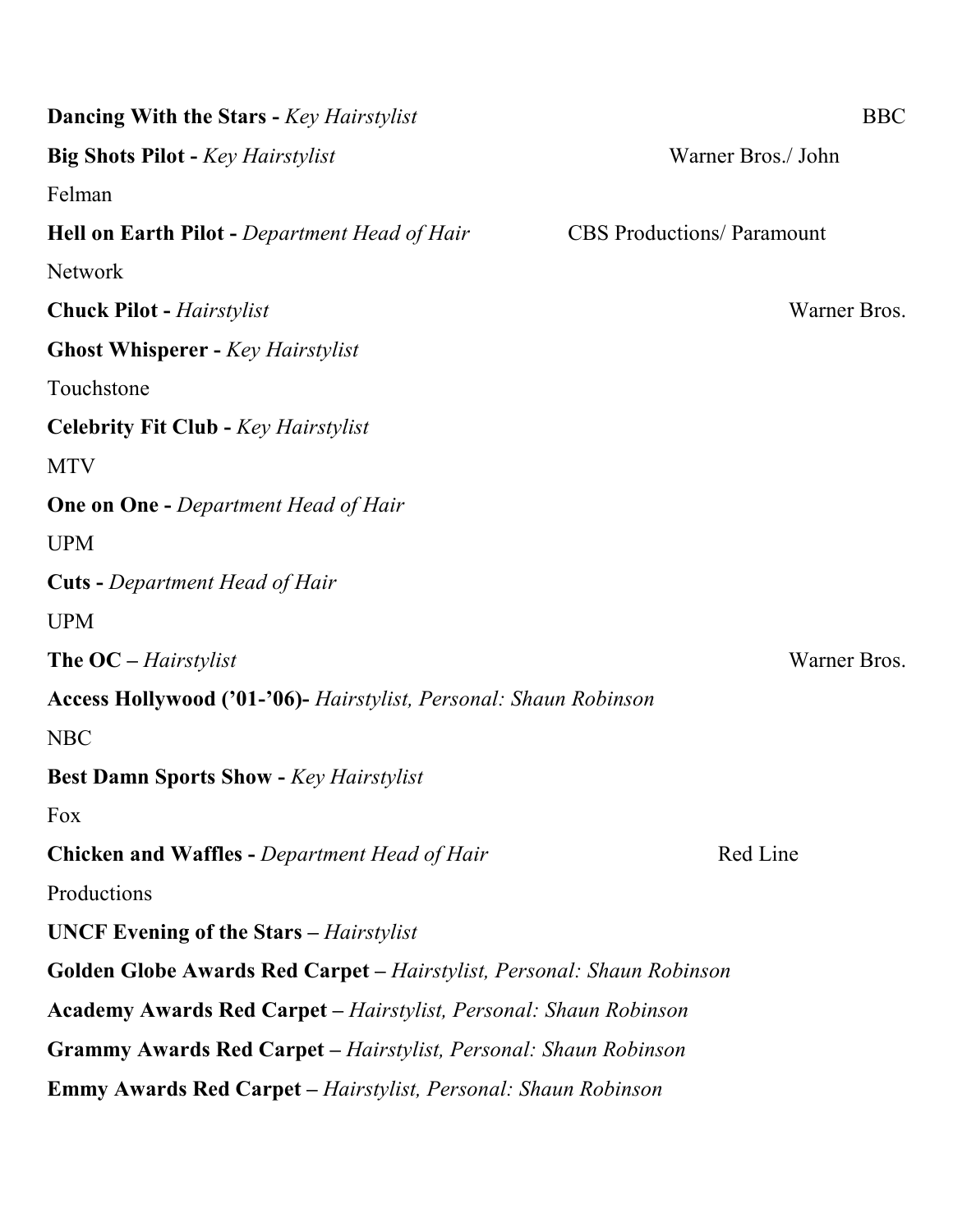| Latin Grammy Awards - Hairstylist, Personal: Shaun Robinson                                                         |                      |
|---------------------------------------------------------------------------------------------------------------------|----------------------|
| <b>BET Awards ('03-'11)</b> – Hairstylist                                                                           |                      |
| <b>BET Gospel ('04-'12)</b> - Hairstylist                                                                           |                      |
| SAG Awards Red Carpet - Hairstylist, Personal: Shaun Robinson                                                       |                      |
| <b>TV One Access</b> – Hairstylist, Personal: Shaun Robinson                                                        | TV                   |
| One                                                                                                                 |                      |
| Vibe Awards – Hairstylist, Personal: Omorosa Manigault-Stallworth<br>90210: Next Generation Pilot - Key Hairstylist |                      |
| <b>CW</b>                                                                                                           |                      |
| <b>Print &amp; Video:</b><br><b>Bust Magazine - Hairstylist, Solange Knowles</b>                                    | <b>Bust</b>          |
| <b>Wrap it Up Magazine - Hairstylist, Solange Knowles</b>                                                           | Wrap it Up           |
| In Touch Magazine - Hairstylist, Laila Ali                                                                          | In Touch             |
| <b>Self Magazine - Hairstylist, Shaun Robinson</b><br>Self                                                          |                      |
| TV Guide Magazine - Hairstylist, Laila Ali & Billy Ray Cyrus                                                        | TV Guide             |
| People Magazine - Hairstylist, Laila Ali                                                                            |                      |
| People                                                                                                              |                      |
| <b>Bazaar Magazine - Hairstylist, Shaun Robinson</b>                                                                | Bazaar               |
| <b>Flaunt Magazine - Hairstylist</b>                                                                                | Flaunt               |
| <b>Modeling for Dummies - Hairstylist</b>                                                                           | Modeling for Dummies |
| <b>Harliquin Books - Hairstylist</b>                                                                                | Harliquin            |
| <b>Books</b>                                                                                                        |                      |